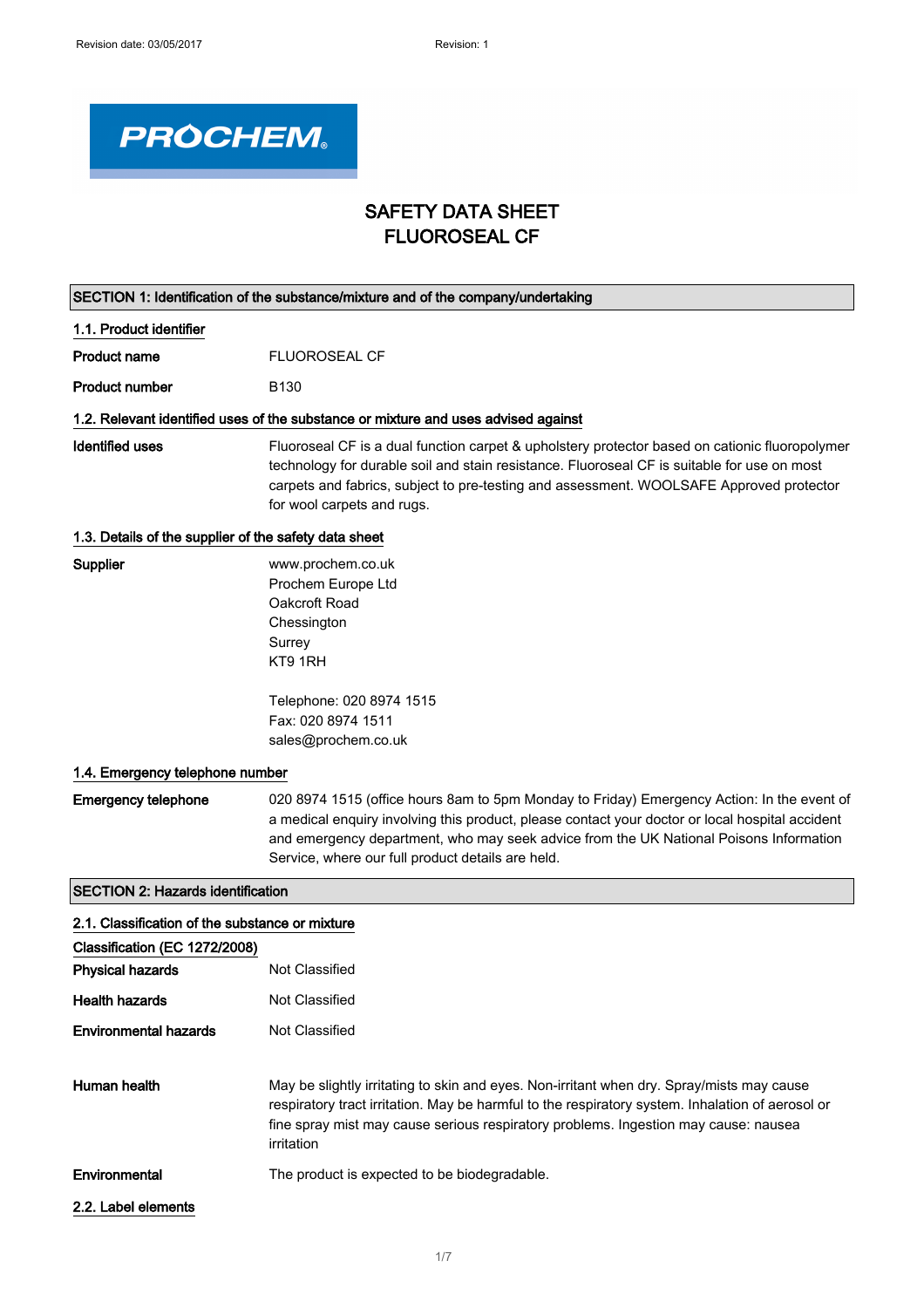| <b>Hazard statements</b>        | NC Not Classified                                                                                                                                                                                                                                                                                                                                  |
|---------------------------------|----------------------------------------------------------------------------------------------------------------------------------------------------------------------------------------------------------------------------------------------------------------------------------------------------------------------------------------------------|
| <b>Precautionary statements</b> | P102 Keep out of reach of children.<br>P260 Do not breathe spray.<br>P284 Wear respiratory protection.<br>P280 Wear protective gloves/ protective clothing/ eye protection/ face protection.<br>P305+P351+P338 IF IN EYES: Rinse cautiously with water for several minutes. Remove<br>contact lenses, if present and easy to do. Continue rinsing. |
|                                 | P313 Get medical advice/ attention.                                                                                                                                                                                                                                                                                                                |

## 2.3. Other hazards

See section 8 for details of exposure limits.

| <b>SECTION 3: Composition/information on ingredients</b> |                                                                                                                                                                                                                              |
|----------------------------------------------------------|------------------------------------------------------------------------------------------------------------------------------------------------------------------------------------------------------------------------------|
| 3.2. Mixtures                                            |                                                                                                                                                                                                                              |
| Propane-1,2-diol                                         | $1 - 5%$                                                                                                                                                                                                                     |
| CAS number: 57-55-6                                      | EC number: 200-338-0                                                                                                                                                                                                         |
| Substance with National workplace exposure limits.       |                                                                                                                                                                                                                              |
| Classification<br>Not Classified                         |                                                                                                                                                                                                                              |
|                                                          | The Full Text for all R-Phrases and Hazard Statements are Displayed in Section 16.                                                                                                                                           |
| <b>SECTION 4: First aid measures</b>                     |                                                                                                                                                                                                                              |
| 4.1. Description of first aid measures                   |                                                                                                                                                                                                                              |
| Inhalation                                               | Move affected person to fresh air and keep warm and at rest in a position comfortable for<br>breathing. Get medical attention if any discomfort continues.                                                                   |
| Ingestion                                                | Do not induce vomiting. Never give anything by mouth to an unconscious person. Get medical<br>attention.                                                                                                                     |
| Skin contact                                             | Wash skin thoroughly with soap and water. Get medical attention if irritation persists after<br>washing.                                                                                                                     |
| Eye contact                                              | Rinse immediately with plenty of water. Remove any contact lenses and open eyelids wide<br>apart. Continue to rinse for at least 15 minutes. Get medical attention. Show this Safety Data<br>Sheet to the medical personnel. |
|                                                          | 4.2. Most important symptoms and effects, both acute and delayed                                                                                                                                                             |
| Inhalation                                               | May be harmful to the respiratory system.                                                                                                                                                                                    |

Eye contact May irritate eyes and skin.

## 4.3. Indication of any immediate medical attention and special treatment needed

Specific treatments Treat symptomatically.

## SECTION 5: Firefighting measures

## 5.1. Extinguishing media

Suitable extinguishing media The product is not flammable. Use fire-extinguishing media suitable for the surrounding fire. Water spray, dry powder or carbon dioxide.

#### 5.2. Special hazards arising from the substance or mixture

Specific hazards No unusual fire or explosion hazards noted.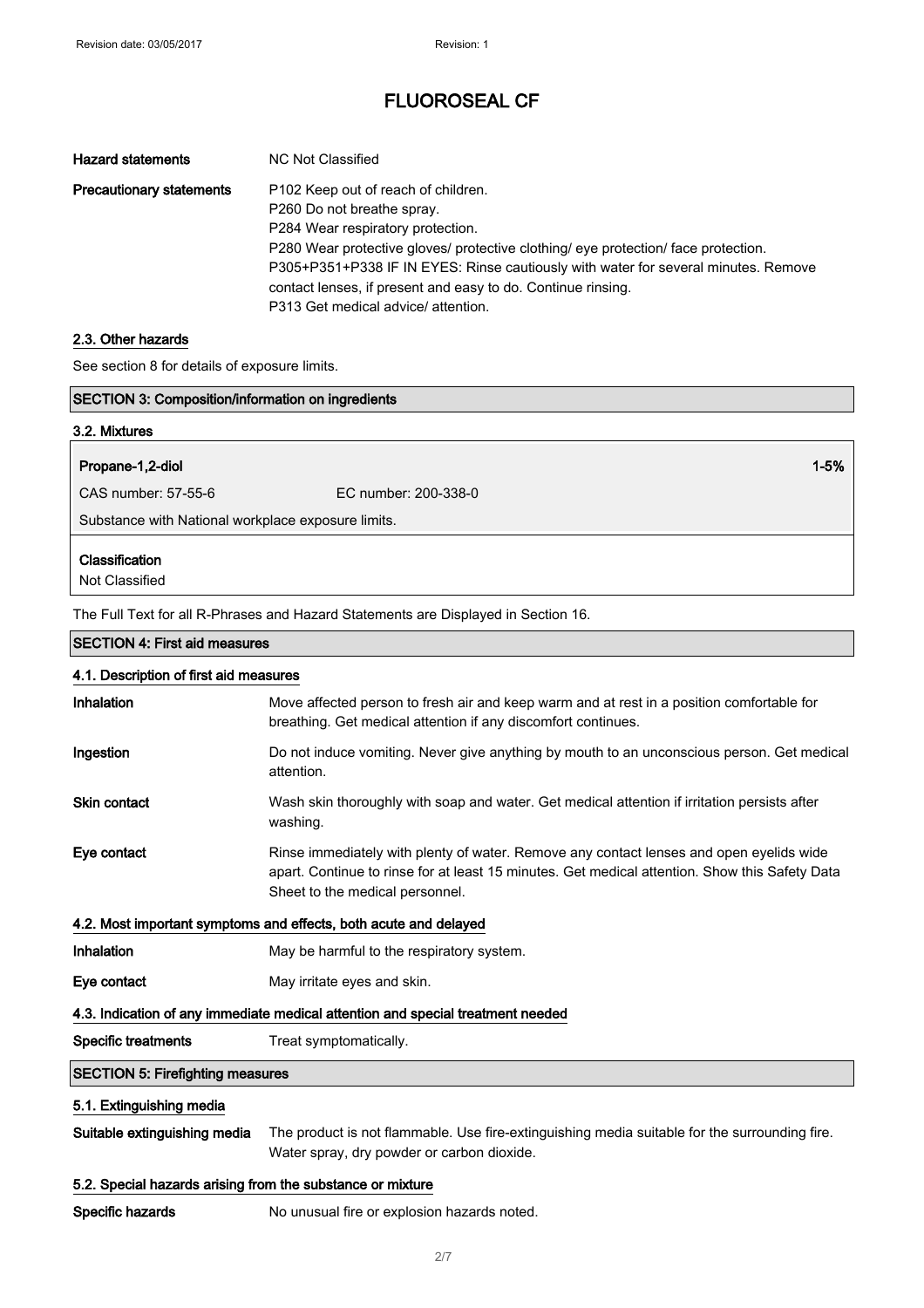| <b>Hazardous combustion</b><br>products                                                                                                                                          | Thermal decomposition or combustion products may include the following substances: Oxides<br>of carbon. Hydrogen fluoride (HF).                                                                                                                                                                                                            |
|----------------------------------------------------------------------------------------------------------------------------------------------------------------------------------|--------------------------------------------------------------------------------------------------------------------------------------------------------------------------------------------------------------------------------------------------------------------------------------------------------------------------------------------|
| 5.3. Advice for firefighters                                                                                                                                                     |                                                                                                                                                                                                                                                                                                                                            |
| Special protective equipment<br>for firefighters                                                                                                                                 | Wear positive-pressure self-contained breathing apparatus (SCBA) and appropriate protective<br>clothing.                                                                                                                                                                                                                                   |
| <b>SECTION 6: Accidental release measures</b>                                                                                                                                    |                                                                                                                                                                                                                                                                                                                                            |
|                                                                                                                                                                                  | 6.1. Personal precautions, protective equipment and emergency procedures                                                                                                                                                                                                                                                                   |
| <b>Personal precautions</b>                                                                                                                                                      | Wear protective clothing as described in Section 8 of this safety data sheet.                                                                                                                                                                                                                                                              |
| 6.2. Environmental precautions                                                                                                                                                   |                                                                                                                                                                                                                                                                                                                                            |
| <b>Environmental precautions</b>                                                                                                                                                 | Do not discharge into drains or watercourses or onto the ground.                                                                                                                                                                                                                                                                           |
| 6.3. Methods and material for containment and cleaning up                                                                                                                        |                                                                                                                                                                                                                                                                                                                                            |
| Methods for cleaning up                                                                                                                                                          | Absorb spillage with non-combustible, absorbent material. Collect and place in suitable waste<br>disposal containers and seal securely. Dispose of waste to licensed waste disposal site in<br>accordance with the requirements of the local Waste Disposal Authority.                                                                     |
| 6.4. Reference to other sections                                                                                                                                                 |                                                                                                                                                                                                                                                                                                                                            |
| Reference to other sections                                                                                                                                                      | For personal protection, see Section 8. For waste disposal, see Section 13.                                                                                                                                                                                                                                                                |
| <b>SECTION 7: Handling and storage</b>                                                                                                                                           |                                                                                                                                                                                                                                                                                                                                            |
| 7.1. Precautions for safe handling                                                                                                                                               |                                                                                                                                                                                                                                                                                                                                            |
| Usage precautions                                                                                                                                                                | Wear protective clothing as described in Section 8 of this safety data sheet. Wash hands<br>thoroughly after handling. Wash contaminated clothing before reuse. Do not eat, drink or<br>smoke when using this product. Important - Do not aerosolise or produce fine spray mists or<br>respirable particles. Provide adequate ventilation. |
|                                                                                                                                                                                  | 7.2. Conditions for safe storage, including any incompatibilities                                                                                                                                                                                                                                                                          |
| <b>Storage precautions</b>                                                                                                                                                       | Keep out of the reach of children. Store in closed original container at temperatures between<br>5°C and 30°C. Store away from the following materials: Oxidising materials. Protect from<br>freezing and direct sunlight.                                                                                                                 |
| 7.3. Specific end use(s)                                                                                                                                                         |                                                                                                                                                                                                                                                                                                                                            |
| Specific end use(s)                                                                                                                                                              | The identified uses for this product are detailed in Section 1.2.                                                                                                                                                                                                                                                                          |
| <b>SECTION 8: Exposure Controls/personal protection</b>                                                                                                                          |                                                                                                                                                                                                                                                                                                                                            |
| 8.1. Control parameters<br>Occupational exposure limits<br>Propane-1,2-diol<br>Long-term exposure limit (8-hour TWA): WEL 10 mg/m <sup>3</sup><br>WEL = Workplace Exposure Limit | particulate<br>Long-term exposure limit (8-hour TWA): WEL 150 ppm 474 mg/m <sup>3</sup> total vapour and particulates                                                                                                                                                                                                                      |

## 8.2. Exposure controls

## Protective equipment

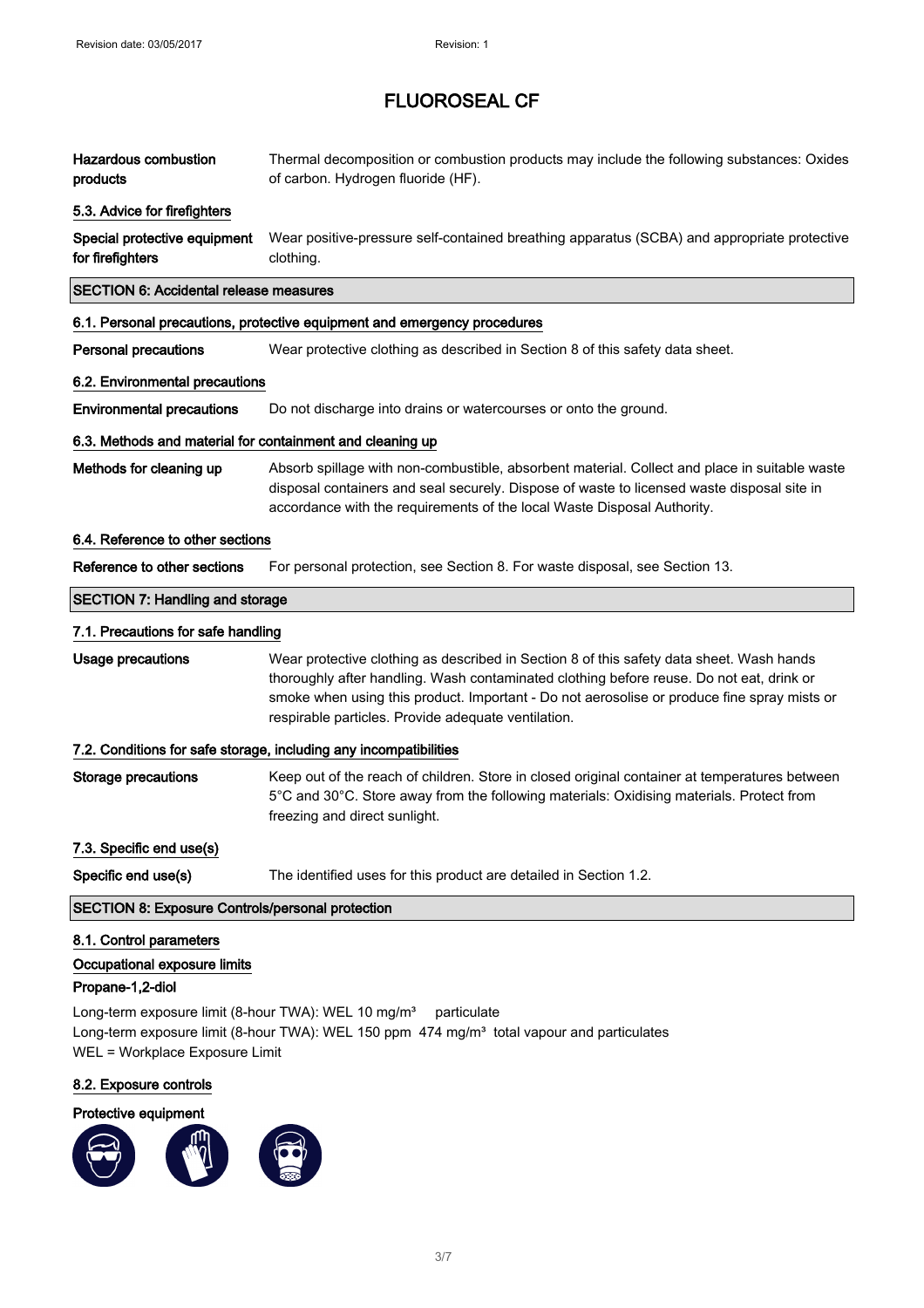| Appropriate engineering<br>controls | Provide adequate ventilation. Important - Do not aerosolise or produce fine spray mists or<br>respirable particles. Avoid inhalation of vapours and spray/mists.                                                                                      |
|-------------------------------------|-------------------------------------------------------------------------------------------------------------------------------------------------------------------------------------------------------------------------------------------------------|
| Eye/face protection                 | Side shield safety glasses are recommended when handling this product.                                                                                                                                                                                |
| Hand protection                     | Wear protective gloves. It is recommended that gloves are made of the following material:<br>Nitrile rubber. Protective gloves should be inspected for wear before use and replaced<br>regularly in accordance with the manufacturers specifications. |
| <b>Hygiene measures</b>             | Wash hands thoroughly after handling. Wash contaminated clothing before reuse. Do not eat,<br>drink or smoke when using this product.                                                                                                                 |
| <b>Respiratory protection</b>       | During spraying wear suitable respiratory equipment. Wear a respirator fitted with the<br>following cartridge: Particulate filter, type P2.                                                                                                           |

## SECTION 9: Physical and Chemical Properties

## 9.1. Information on basic physical and chemical properties

| Appearance                                      | Opaque liquid.                                                      |
|-------------------------------------------------|---------------------------------------------------------------------|
| Colour                                          | Tan. White.                                                         |
| Odour                                           | Acrylic.                                                            |
| рH                                              | pH (concentrated solution): 4                                       |
| Initial boiling point and range                 | 100°C                                                               |
| Flash point                                     | Not applicable.                                                     |
| <b>Evaporation rate</b>                         | Not determined.                                                     |
| Upper/lower flammability or<br>explosive limits | Not applicable.                                                     |
| Vapour pressure                                 | Not determined.                                                     |
| Vapour density                                  | Not determined.                                                     |
| <b>Relative density</b>                         | 1.0                                                                 |
| Solubility(ies)                                 | Soluble in water.                                                   |
| <b>Partition coefficient</b>                    | Not determined.                                                     |
| <b>Viscosity</b>                                | Not determined.                                                     |
| <b>Explosive properties</b>                     | Not applicable.                                                     |
| <b>Oxidising properties</b>                     | Not applicable.                                                     |
| 9.2. Other information                          |                                                                     |
| Other information                               | None.                                                               |
| <b>SECTION 10: Stability and reactivity</b>     |                                                                     |
| 10.1. Reactivity                                |                                                                     |
| Reactivity                                      | There are no known reactivity hazards associated with this product. |
| 10.2. Chemical stability                        |                                                                     |

Stability Stable at normal ambient temperatures and when used as recommended.

## 10.3. Possibility of hazardous reactions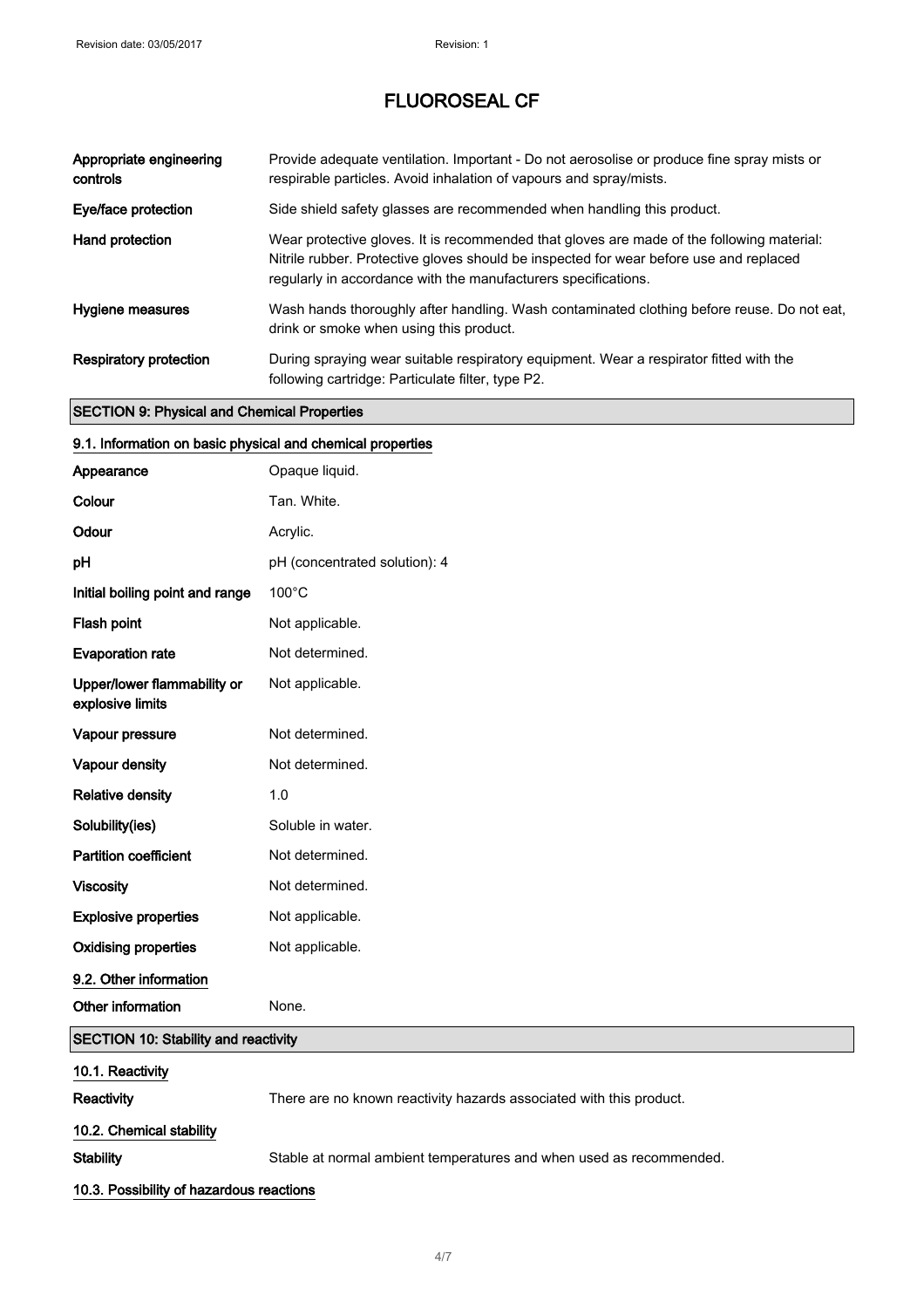| Possibility of hazardous<br>reactions                          | Not determined.                                                                                                                                                                                                                                                                                                            |
|----------------------------------------------------------------|----------------------------------------------------------------------------------------------------------------------------------------------------------------------------------------------------------------------------------------------------------------------------------------------------------------------------|
| 10.4. Conditions to avoid                                      |                                                                                                                                                                                                                                                                                                                            |
| <b>Conditions to avoid</b>                                     | Store in closed original container at temperatures between 5°C and 30°C. Protect from<br>freezing and direct sunlight.                                                                                                                                                                                                     |
| 10.5. Incompatible materials                                   |                                                                                                                                                                                                                                                                                                                            |
| <b>Materials to avoid</b>                                      | Contact with detergents or other chemicals will interfere with product performance. Strong<br>oxidising agents.                                                                                                                                                                                                            |
| 10.6. Hazardous decomposition products                         |                                                                                                                                                                                                                                                                                                                            |
| Hazardous decomposition<br>products                            | Thermal decomposition or combustion products may include the following substances: Oxides<br>of carbon. Hydrogen fluoride (HF).                                                                                                                                                                                            |
| <b>SECTION 11: Toxicological information</b>                   |                                                                                                                                                                                                                                                                                                                            |
| 11.1. Information on toxicological effects                     |                                                                                                                                                                                                                                                                                                                            |
| <b>Toxicological effects</b>                                   | May be harmful if inhaled. Spray/mists may cause respiratory tract irritation. Inhalation of<br>aerosol or fine spray mist may cause serious respiratory problems. May be harmful if<br>aspirated into lungs. Product is acidic and may be mildly corrosive to mucous membranes.<br>Ingestion may cause: nausea irritation |
| Skin corrosion/irritation<br>Skin corrosion/irritation         | Prolonged or repeated exposure may cause the following adverse effects:, Skin irritation.                                                                                                                                                                                                                                  |
| Serious eye damage/irritation<br>Serious eye damage/irritation | Eye contact may cause: Mild transient irritation.                                                                                                                                                                                                                                                                          |
| <b>Skin sensitisation</b><br><b>Skin sensitisation</b>         | None known.                                                                                                                                                                                                                                                                                                                |
| Germ cell mutagenicity<br>Genotoxicity - in vivo               | No effects expected based upon current data.                                                                                                                                                                                                                                                                               |
| Carcinogenicity<br>Carcinogenicity                             | No effects expected based upon current data.                                                                                                                                                                                                                                                                               |
| Reproductive toxicity                                          | Reproductive toxicity - fertility No effects expected based upon current data.                                                                                                                                                                                                                                             |
| <b>SECTION 12: Ecological Information</b>                      |                                                                                                                                                                                                                                                                                                                            |
| 12.1. Toxicity                                                 |                                                                                                                                                                                                                                                                                                                            |
| <b>Toxicity</b>                                                | The product is not expected to be hazardous to the environment. The following values are<br>provided for the fluorocarbon polymer contained in this product.                                                                                                                                                               |
| Acute toxicity - fish                                          | LC <sub>50</sub> , 96 hours: > 100 mg/l,                                                                                                                                                                                                                                                                                   |
| 12.2. Persistence and degradability                            |                                                                                                                                                                                                                                                                                                                            |
| Persistence and degradability                                  | No data available.                                                                                                                                                                                                                                                                                                         |
| Biodegradation                                                 | The following values are provided for the fluorocarbon polymer contained in this product.                                                                                                                                                                                                                                  |
| Biological oxygen demand                                       | 0.25 g O <sub>2</sub> /g substance                                                                                                                                                                                                                                                                                         |
| Chemical oxygen demand                                         | 0.81 g O <sub>2</sub> /g substance                                                                                                                                                                                                                                                                                         |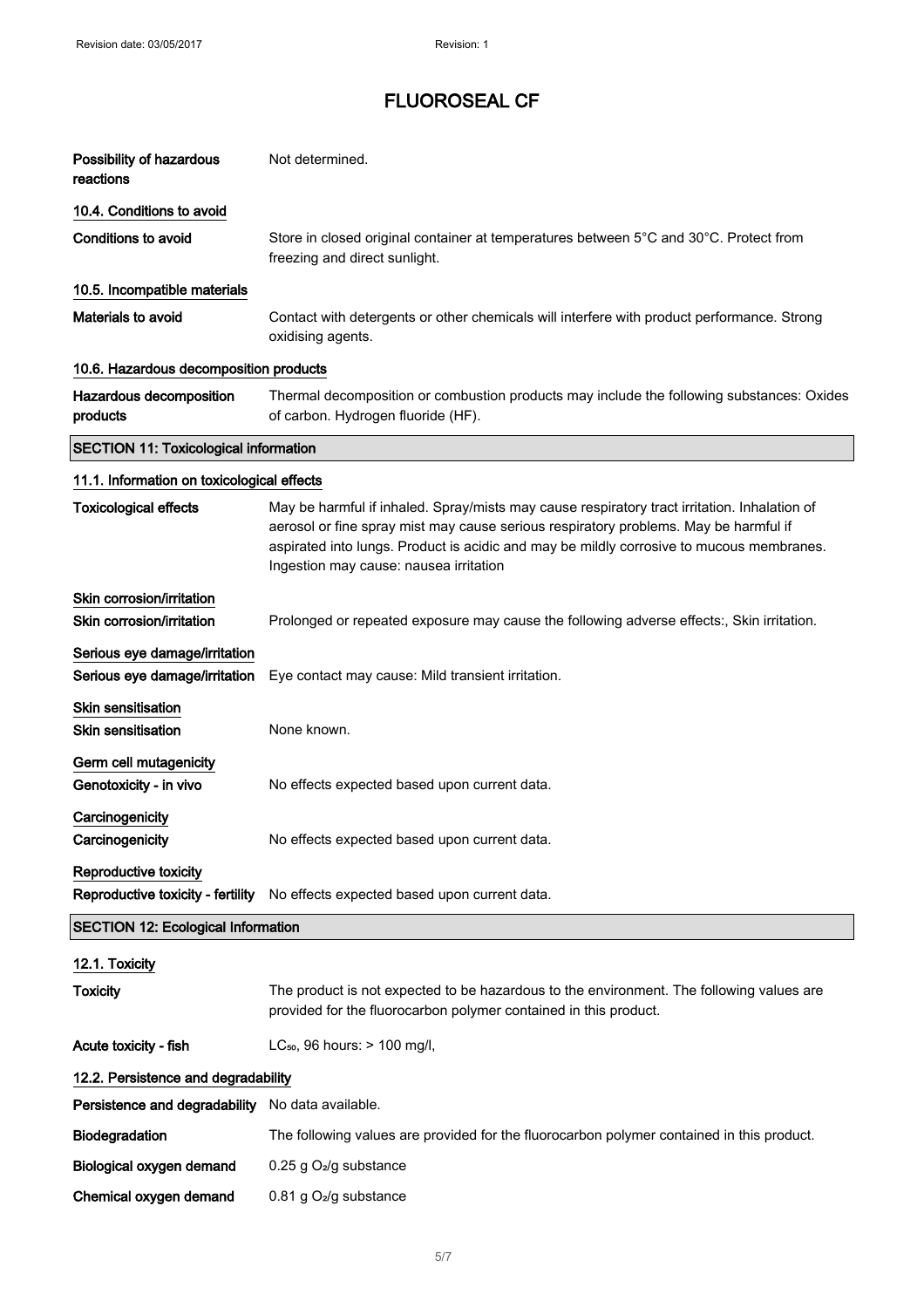## 12.3. Bioaccumulative potential

| <b>Bioaccumulative potential</b>           | Not known.                                                                                                                                                                                                                                |
|--------------------------------------------|-------------------------------------------------------------------------------------------------------------------------------------------------------------------------------------------------------------------------------------------|
| <b>Partition coefficient</b>               | Not determined.                                                                                                                                                                                                                           |
| 12.4. Mobility in soil                     |                                                                                                                                                                                                                                           |
| <b>Mobility</b>                            | The product is soluble in water.                                                                                                                                                                                                          |
| 12.5. Results of PBT and vPvB assessment   |                                                                                                                                                                                                                                           |
| Results of PBT and vPvB<br>assessment      | This product does not contain any substances classified as PBT or vPvB.                                                                                                                                                                   |
| 12.6. Other adverse effects                |                                                                                                                                                                                                                                           |
| Other adverse effects                      | None known.                                                                                                                                                                                                                               |
| <b>SECTION 13: Disposal considerations</b> |                                                                                                                                                                                                                                           |
| 13.1. Waste treatment methods              |                                                                                                                                                                                                                                           |
| <b>Disposal methods</b>                    | Dispose of waste to licensed waste disposal site in accordance with the requirements of the<br>local Waste Disposal Authority. Empty containers should be rinsed with water then crushed<br>and disposed of at legal waste disposal site. |
| <b>SECTION 14: Transport information</b>   |                                                                                                                                                                                                                                           |
| 14.1. UN number                            |                                                                                                                                                                                                                                           |
| Not classified for transportation.         |                                                                                                                                                                                                                                           |

## 14.2. UN proper shipping name

None.

14.3. Transport hazard class(es)

ADR/RID class

#### **IMDG class**

#### 14.4. Packing group

None.

## 14.5. Environmental hazards

Environmentally hazardous substance/marine pollutant No.

## 14.6. Special precautions for user

None.

#### 14.7. Transport in bulk according to Annex II of MARPOL and the IBC Code

Transport in bulk according to Not applicable. Annex II of MARPOL 73/78 and the IBC Code

## SECTION 15: Regulatory information

## 15.1. Safety, health and environmental regulations/legislation specific for the substance or mixture

National regulations The Control of Substances Hazardous to Health Regulations 2002 (SI 2002 No. 2677) (as amended).